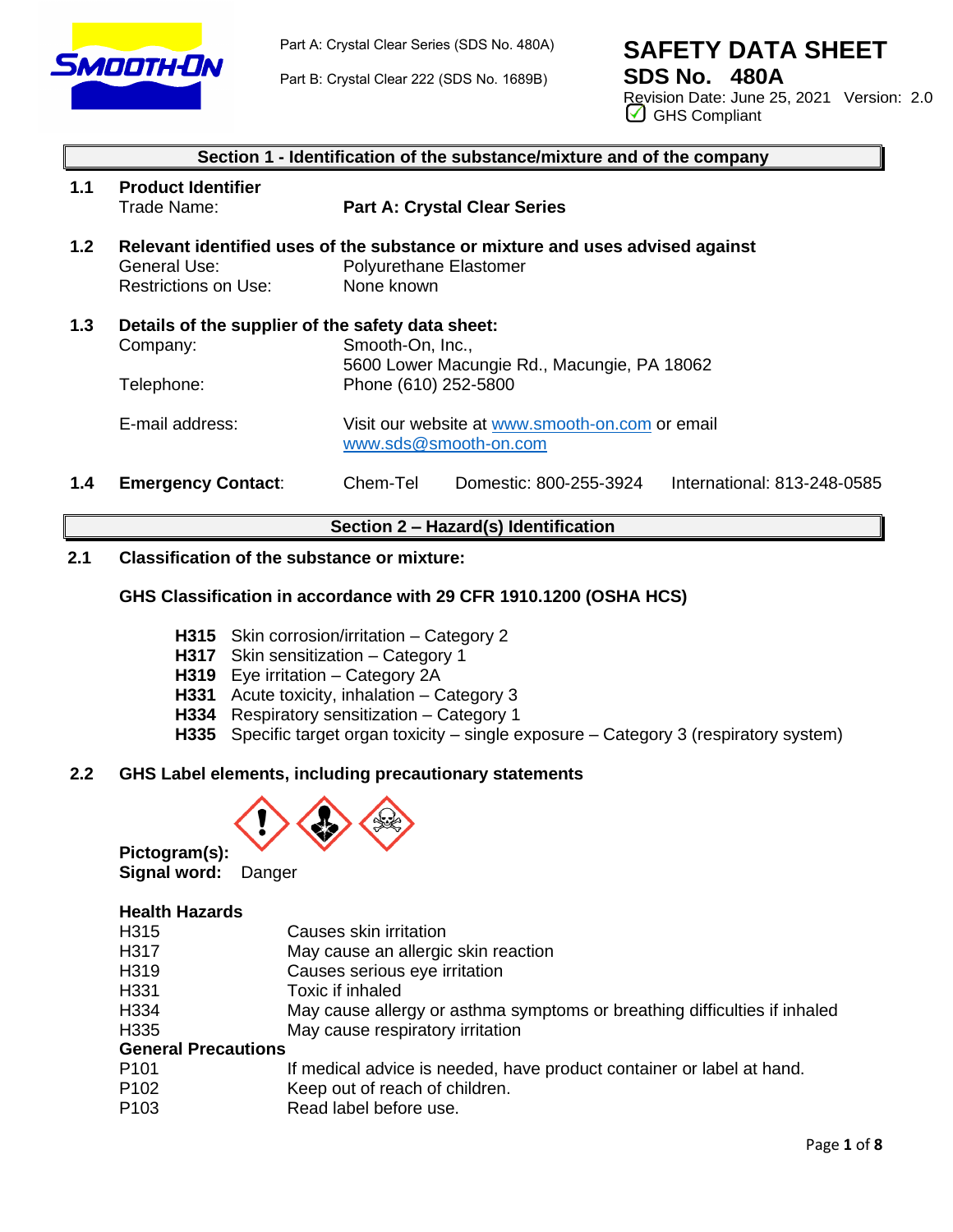#### **Prevention Precautions**

| P261                        | Avoid breathing dust/fume/gas/mist/vapors/spray.                                       |  |  |  |  |  |
|-----------------------------|----------------------------------------------------------------------------------------|--|--|--|--|--|
| P <sub>264</sub>            | Wash skin thoroughly after handling.                                                   |  |  |  |  |  |
| P271                        | Use only outdoors or in a well-ventilated area.                                        |  |  |  |  |  |
| P272                        | Contaminated work clothing should not be allowed out of the workplace.                 |  |  |  |  |  |
| P280                        | Wear protective gloves/protective clothing/eye protection/face protection.             |  |  |  |  |  |
| P <sub>285</sub>            | In case of inadequate ventilation wear respiratory protection.                         |  |  |  |  |  |
| <b>Response Precautions</b> |                                                                                        |  |  |  |  |  |
| $P302 + P352$               | IF ON SKIN: Wash with plenty of soap and water.                                        |  |  |  |  |  |
| $P304 + P340$               | IF INHALED: Remove person to fresh air and keep comfortable for                        |  |  |  |  |  |
|                             | breathing.                                                                             |  |  |  |  |  |
| P311                        | Call a POISON CENTER or doctor/physician.                                              |  |  |  |  |  |
|                             | P305 + P351 + P338 IF IN EYES: Rinse cautiously with water for several minutes. Remove |  |  |  |  |  |
|                             | contact lenses, if present and easy to do. Continue rinsing.                           |  |  |  |  |  |
| $P333 + P313$               | If skin irritation or rash occurs: Get medical advice/attention.                       |  |  |  |  |  |
| $P337 + P313$               | If eye irritation persists: Get medical advice/attention.                              |  |  |  |  |  |
| $P342 + P311$               | If experiencing respiratory symptoms: Call a POISON CENTER                             |  |  |  |  |  |
|                             | doctor/physician.                                                                      |  |  |  |  |  |
| P362                        | Take off contaminated clothing.                                                        |  |  |  |  |  |
| <b>Storage Precautions</b>  |                                                                                        |  |  |  |  |  |
| $P403 + P233$               | Store in a well-ventilated place. Keep container tightly closed.                       |  |  |  |  |  |
| P405                        | Store locked up.                                                                       |  |  |  |  |  |
|                             | <b>Disposal Precautions</b>                                                            |  |  |  |  |  |
| P <sub>501</sub>            | Dispose of contents/container according to local, state and federal laws.              |  |  |  |  |  |

## **2.3 Hazards not otherwise classified (HNOC) or not covered by GHS** – None known.

## **Section 3 - Composition / Information on Ingredients**

## **3.1 Substances/Mixtures**

The following ingredients are hazardous according to Regulation 2012 OSHA Hazard Communication Standard: 29 CFR 1910.1200:

| <b>Chemical name</b>                   | <b>CAS-No.</b> | <b>Concentration</b><br>(% wt) |
|----------------------------------------|----------------|--------------------------------|
| 4,4 Methylenedicyclohexyl diisocyanate | 5124-30-1      | $35 - 85$                      |

|  |  |  |  | <b>Section 4 - First Aid Measures</b> |
|--|--|--|--|---------------------------------------|
|--|--|--|--|---------------------------------------|

#### **4.1 Description of first aid measures Inhalation**

Remove source(s) of contamination and move victim to fresh air. If breathing has stopped, give artificial respiration, then oxygen if needed. Contact physician immediately.

#### **Eye Contact**

Flush eyes with plenty of water. If irritation persists, seek medical attention.

#### **Skin Contact**

In case of skin contact, wash thoroughly with soap and water.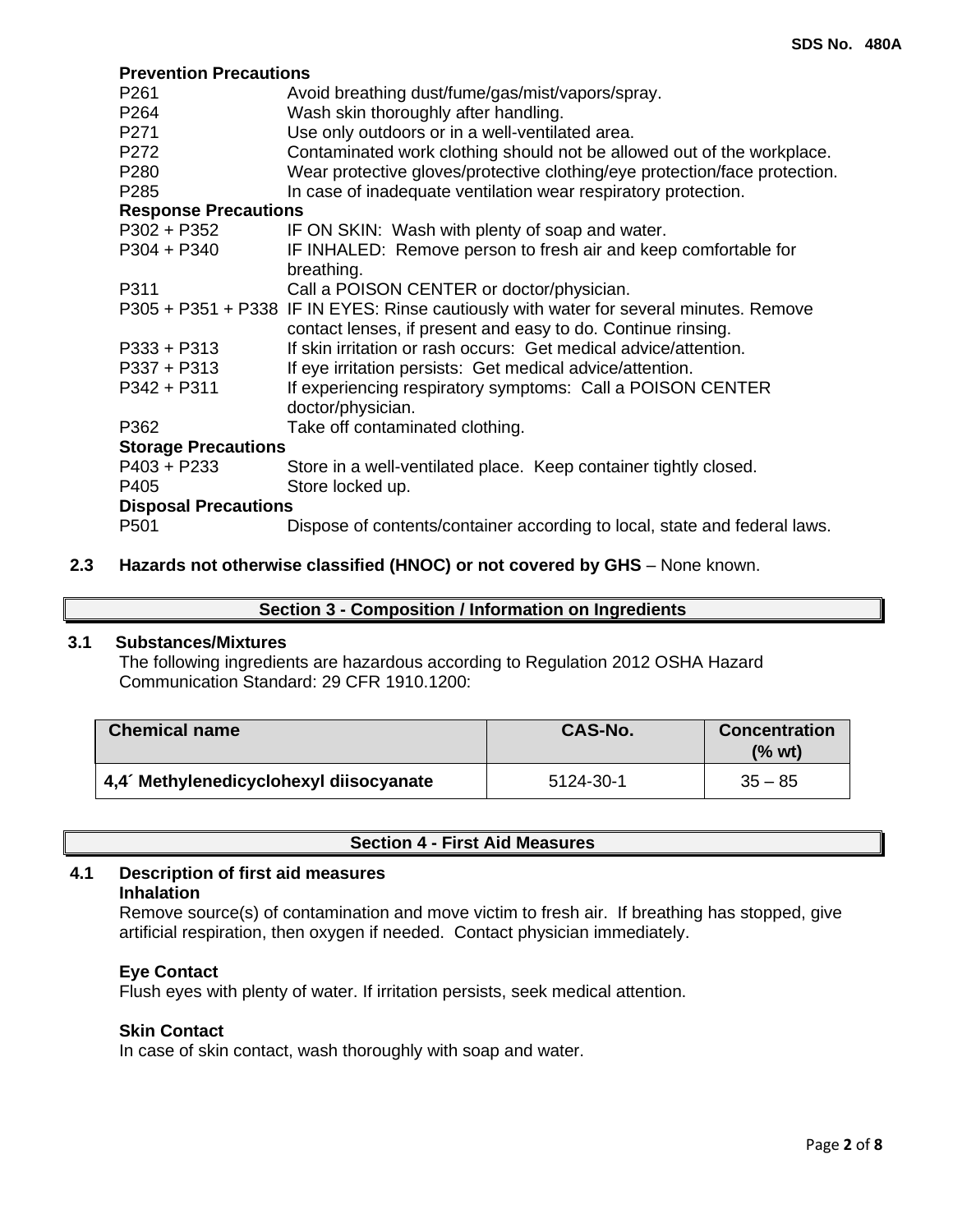## **Ingestion**

Do not induce vomiting unless instructed by a physician. Never give anything by mouth to an unconscious person.

- **4.2 Most important symptoms and effects, both acute and delayed** None known.
- **4.3 Indication of any immediate medical attention and specific treatment needed.** None known.

#### **Section 5 - Fire-Fighting Measures**

## **5.1 Extinguishing Media** Water Fog, Dry Chemical, and Carbon Dioxide Foam

**5.2 Special hazards arising from the substance or mixture** None known.

#### **5.3 Advice for firefighters**

Use water spray to cool fire-exposed surfaces and to protect personnel. Shut off "fuel" to fire. If a leak or spill has not ignited, use water spray to disperse the vapors. Either allow fire to burn under controlled conditions or extinguish with foam or dry chemical. Try to cover liquid spills with foam. Because fire may produce toxic thermal decomposition products, wear a self-contained breathing apparatus (SCBA) with a full-face piece operated in pressure demand or positive-pressure mode.

## **Section 6 - Accidental Release Measures**

## **6.1 Personal precautions, protective equipment and emergency procedures**

Only properly protected personnel should remain in the spill area; dike and contain spill. Stop or reduce discharge if it can be done safely**.**

#### **6.2 Environmental precautions**

Stop spill/release if it can be done safely. Prevent spilled material from entering sewers, storm drains or unauthorized drainage systems and natural waterways by using sand, earth, or other appropriate barriers.No special environmental precautions required.

## **6.3 Methods and material for containment and cleaning up**

Put on appropriate protective gear including NIOSH/MSHA approved self-contained breathing apparatus, rubber boots and heavy rubber gloves. Dike and contain spill; absorb or scrape up excess into suitable container for disposal; wash area with dilute ammonia solution. Stop or reduce discharge if it can be done safely**.** Follow applicable OSHA regulations (29 CFR 1910.120) for disposal.

#### **6.4 Reference to other sections**

See Section 3 for list of Hazardous Ingredients; Sections 8 for Exposure Controls; and Section 13 for Disposal.

## **Section 7 - Handling and Storage**

## **7.1 Precautions for safe handling**

Use good general housekeeping procedures. Wash hands after use. Do not get in eyes, on skin or on clothing. Do not breathe vapors or mists. Use good personal hygiene practices.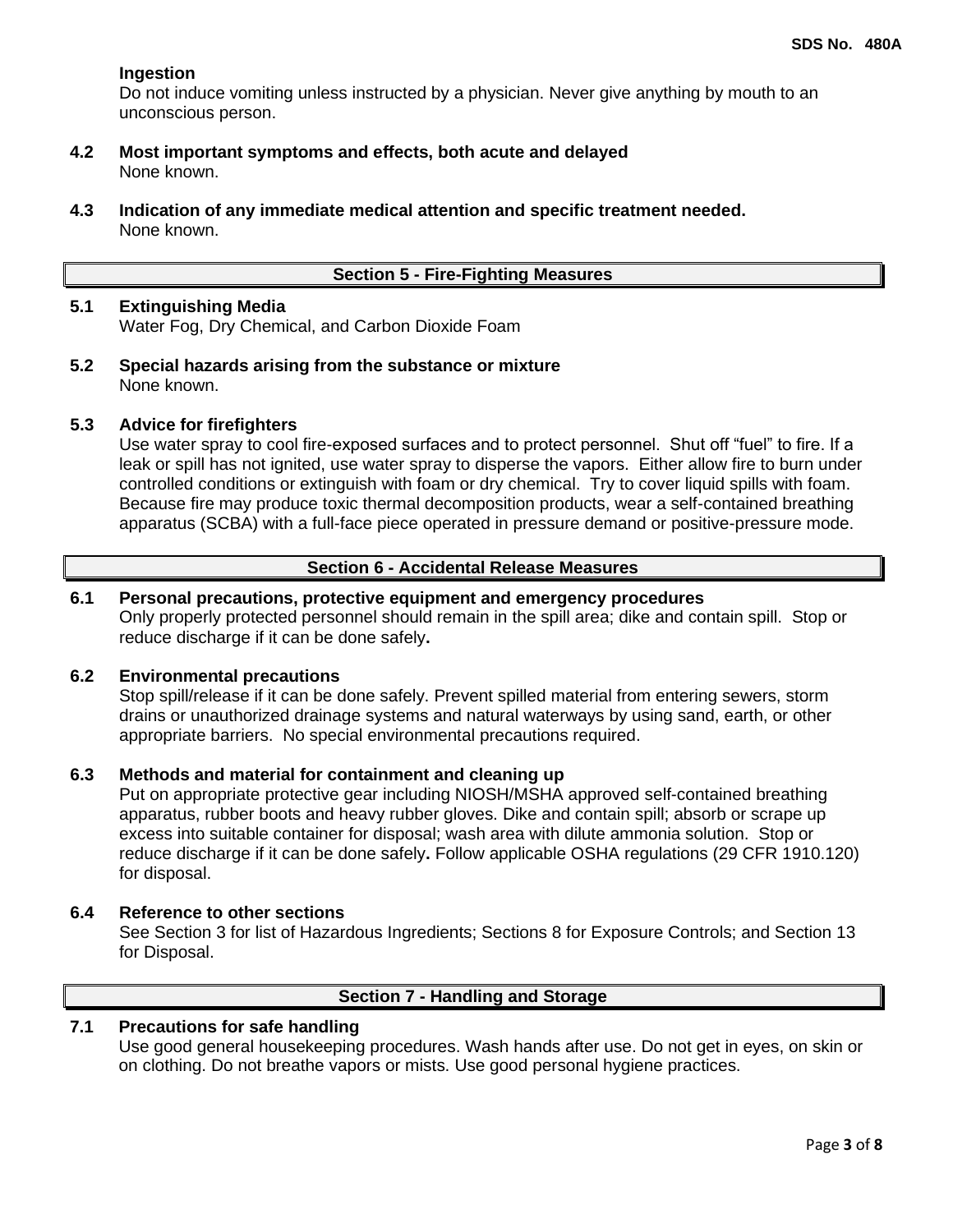## **7.2 Conditions for safe storage, including any incompatibilities**

Keep container(s) tightly closed and properly labeled. Store in cool, dry, well ventilated place away from heat, direct sunlight, strong oxidizers and any incompatibles. Store in approved containers and protect against physical damage. Keep containers securely sealed when not in use. Indoor storage should meet local standards and appropriate fire codes. Containers that have been opened must be carefully resealed to prevent leakage. Empty containers retain residue and may be dangerous. Avoid water contamination.

## **7.3 Specific end use(s)**

These precautions are for room temperature handling. Other uses including elevated temperatures or aerosol/spray applications may require added precautions.

## **Section 8 - Exposure Controls / Personal Protection**

## **8.1 Control parameters**

| <b>Component</b>                       | CAS#      | <b>Value</b> | <b>Control</b>         | <b>Basis</b>                |
|----------------------------------------|-----------|--------------|------------------------|-----------------------------|
|                                        |           |              | <b>Parameters</b>      |                             |
| 4,4 <sup>'</sup> Methylenedicyclohexyl | 5124-30-1 | <b>TWA</b>   | $0.0050$ ppm           | <b>USA. ACGIH Threshold</b> |
| diisocyanate                           |           |              |                        | Limit Values (TLV)          |
|                                        |           | C            | $0.01$ ppm             | USA, OSHA - TABLE Z-1       |
|                                        |           |              | $0.11 \text{ mg/m}^3$  |                             |
|                                        |           | C            | $0.01$ ppm             | <b>USA, NIOSH</b>           |
|                                        |           |              | 0.11 mg/m <sup>3</sup> | <b>Recommended Exposure</b> |
|                                        |           |              |                        | Limits.                     |

#### **8.2 Exposure controls**

#### **Respiratory Protection**

Respiratory protection is not normally required when using this product with adequate local exhaust ventilation. Where risk assessment shows air-purifying respirators are appropriate, follow OSHA respirator regulations 29 CFR 1910.134 and European Standards EN 141, 143 and 371; wear an MSHA/NIOSH or European Standards EN 141, 143 and 371 approved respirators equipped with appropriate filter cartridges as a backup to engineering controls.

## **Hand Protection**

Wear any liquid-tight gloves such as butyl rubber, neoprene or PVC.

## **Eye Protection**

Safety glasses with side shields per OSHA eye- and face-protection regulations 29 CFR 1910.133 and European Standard EN166. Contact lenses are not eye protective devices. Appropriate eye protection must be worn instead of, or in conjunction with contact lenses.

## **Other Protective Clothing/Equipment**

Additional protective clothing or equipment is not normally required. Provide eye bath and safety shower.

## **Comments**

Never eat, drink, or smoke in work areas. Practice good personal hygiene after using this material, especially before eating, drinking, smoking, using the toilet, or applying cosmetics. Wash thoroughly after handling.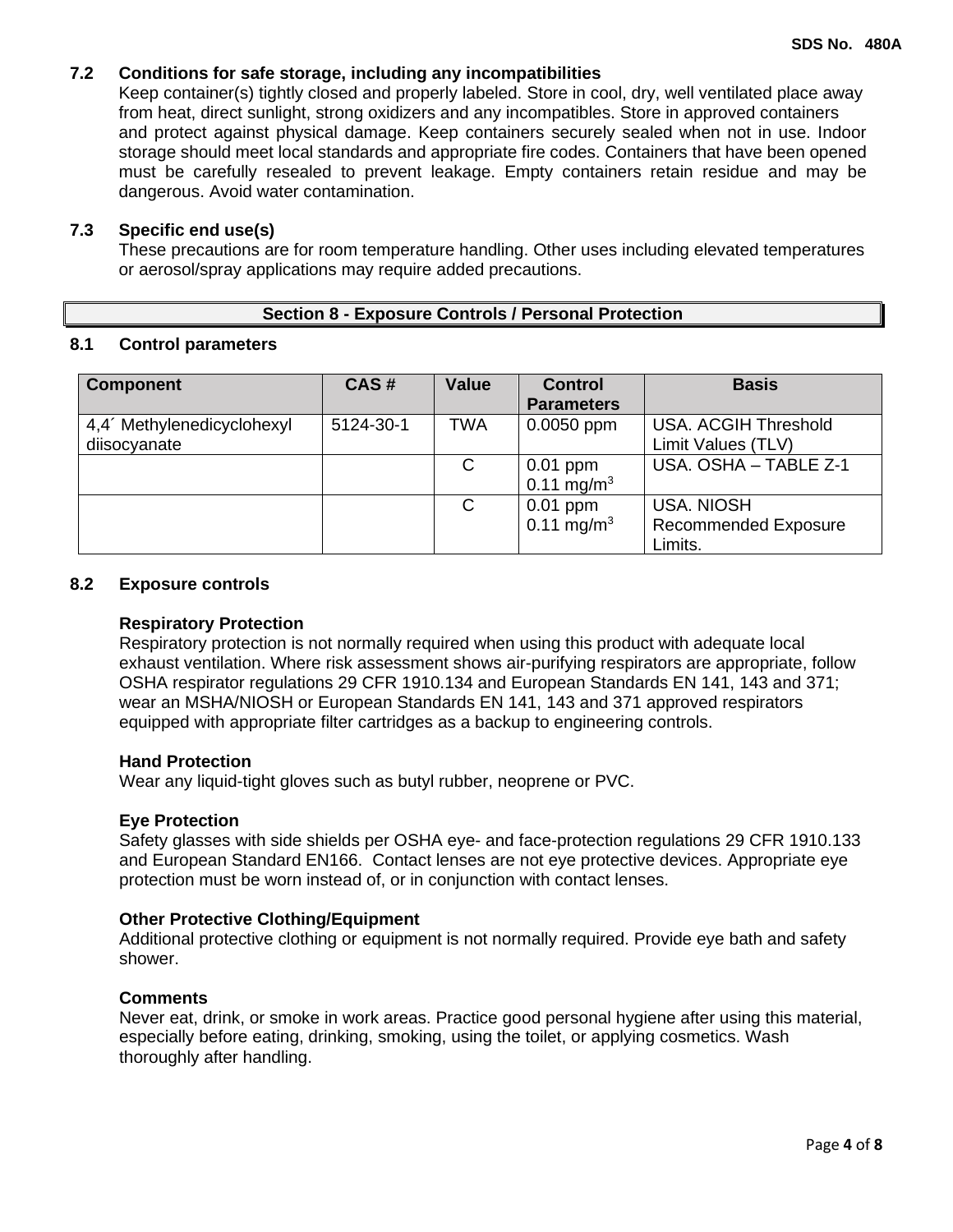#### **Section 9 - Physical and Chemical Properties**

#### **9.1 Information on basic physical and chemical properties:**

| Appearance:                       | Clear liquid    | Vapor pressure:             | No data                  |
|-----------------------------------|-----------------|-----------------------------|--------------------------|
| Odor:                             | <b>Odorless</b> | Vapor density (Air=1):      | No data                  |
| pH:                               | No data         | <b>Evaporation rate:</b>    | No data                  |
| <b>Flash Point:</b>               | $>368^\circ F$  | <b>Solubility in water:</b> | Insoluble                |
|                                   |                 | <b>Specific Gravity</b>     |                          |
| Melting / freezing point:         | No data         | $(H2O=1, at 4 °C):$         | No data                  |
| Low / high boiling point:         | No data         | % Volatile:                 | $0\%$ (v/v), $0\%$ (w/w) |
| <b>Upper flammability limits:</b> | No data         | Auto-ignition temperature:  | $437^{\circ}$ F          |
| Lower flammability limits:        | No data         | <b>Viscosity:</b>           | 240 centipoise @ 77°F    |

## **Section 10 - Stability and Reactivity**

#### **10.1 Reactivity**

No hazardous reactions if stored and handled as prescribed/indicated., No corrosive effect on metal. Not fire propagating.

#### **10.2 Chemical stability**

These products are stable at room temperature in closed containers under normal storage and handling conditions.

#### **10.3 Possibility of hazardous reactions** Hazardous polymerization cannot occur

- **10.4 Conditions to avoid** None known
- **10.5 Incompatible materials** Strong bases and acids

## **10.6 Hazardous decomposition products**

Thermal oxidative decomposition can produce carbon oxides, gasses/vapors, and traces of incompletely burned carbon compounds.

## **Section 11- Toxicological Information**

#### **11.1 Information on toxicological effects**

#### **Acute Toxicity**

Oral: > 5000 mg/kg (calculated) Inhalation: 0.43 mg/l, 4h (calculated)

**Skin Corrosion/Irritation** No data available

## **Serious Eye Damage/Irritation**

No data available

**Respiratory/Skin Sensitization** No data available **Germ Cell Mutagenicity**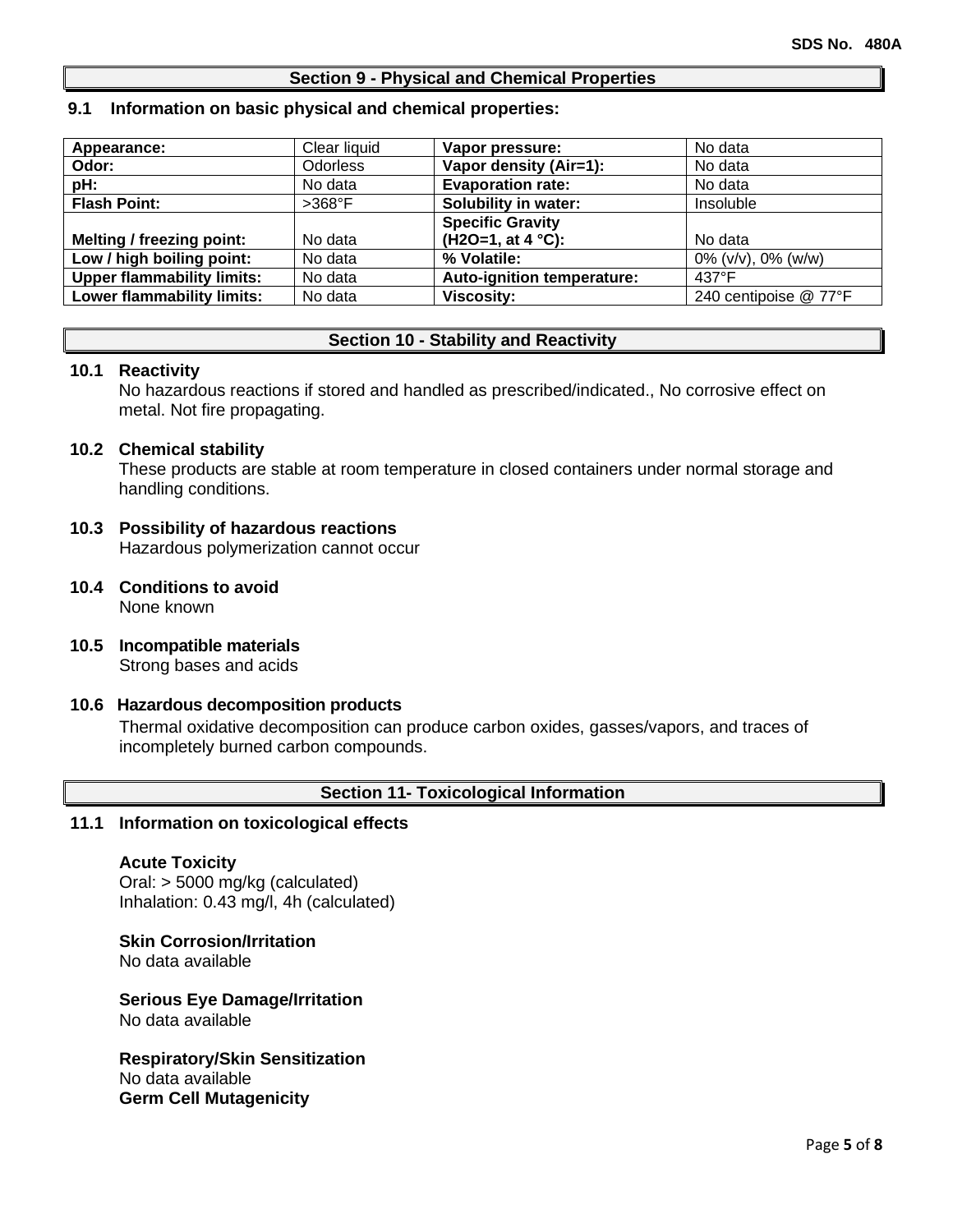No data available

## **Carcinogenicity**

No component of these products present at levels greater than or equal to 0.1% is identified as a carcinogen or potential carcinogen by IARC, ACGIH or NTP.

## **Reproductive Toxicity**

No data available

## **Specific Target Organ Toxicity – Single Exposure**

No data available

#### **Specific Target Organ Toxicity – Repeated Exposure** No data available

## **Aspiration Hazard**

No data available

## **Potential Health Effects – Miscellaneous**

No data available

## **Section 12 - Ecological Information**

- **12.1 Toxicity** No data available
- **12.2 Persistence and Degradability** No data available
- **12.3 Bioaccumulative Potential** No data available
- **12.4 Mobility in Soil** No data available
- **12.5 Results of PBT and vPvB assessment** No data available

## **12.6 Other Adverse Effects**

No data available

## **Section 13 - Disposal Considerations**

## **13.1 Waste treatment methods**

Under Resource Conservation and Recovery Act (RCRA) it is the responsibility of the user of the product to determine at the time of disposal whether the product meets RCRA criteria for hazardous waste as defined in 40 CFR Part 261. Waste management should be in full compliance with federal, state and local laws. Empty containers retain product residue which may exhibit hazards of material, therefore to not pressurize, cut, glaze, weld or use for any other purposes. Return drums to reclamation centers for proper cleaning and reuse.

## **Container disposal**

Steel drums must be emptied and can be sent to a licensed drum reconditioner for reuse, a scrap metal dealer or an approved landfill. Do not attempt to refill or clean containers since residue is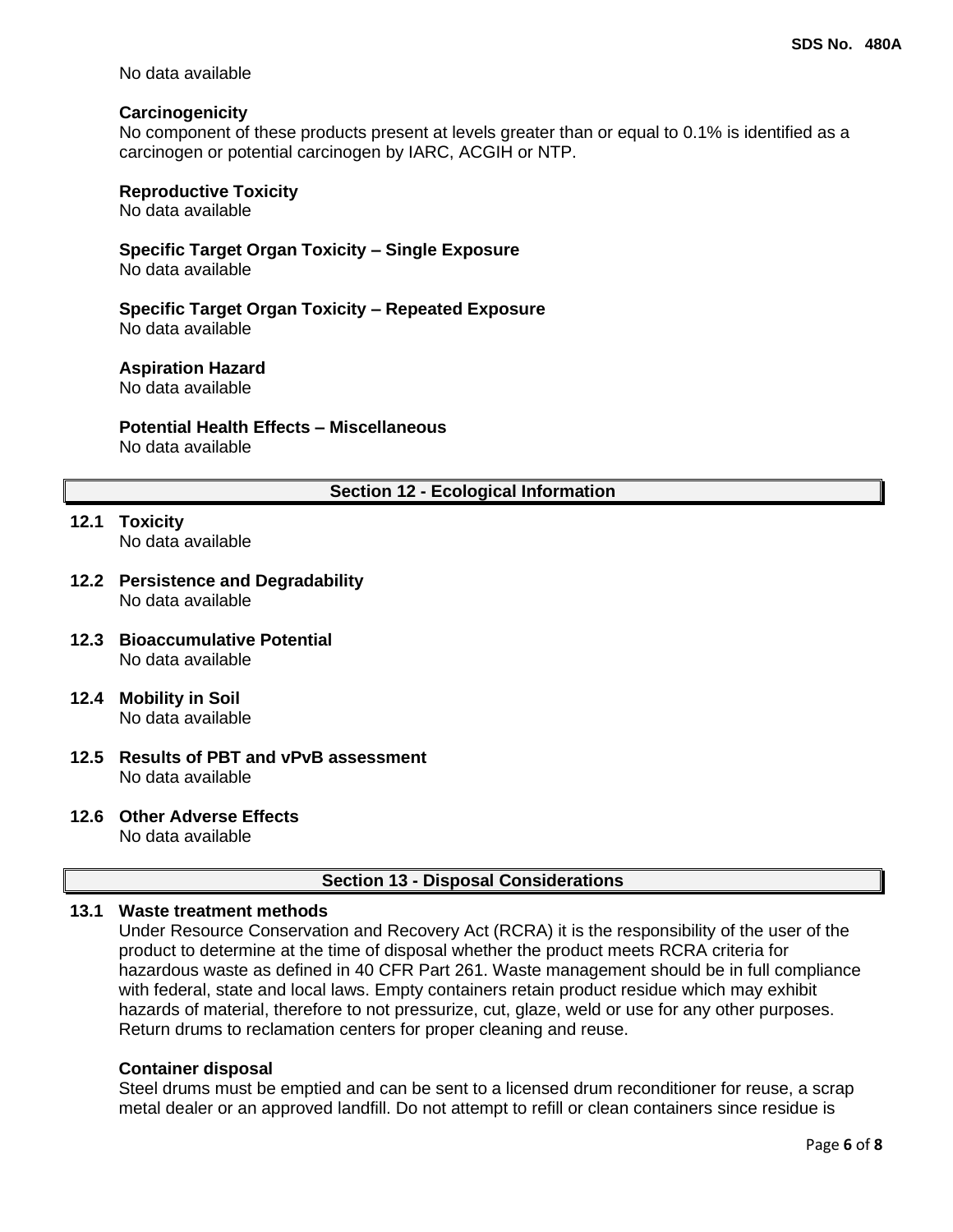difficult to remove. Under no circumstances should empty drums be burned or cut open with gas or electric torch as toxic decomposition products may be liberated. Do not reuse empty containers.

#### **Section 14 - Transport Information**

#### **Not regulated by DOT / IMDG / IATA**

#### **Section 15 - Regulatory Information**

#### **15.1 Safety health and environmental regulations/legislation specific for the substance or mixture:**

## **REACH: Regulation (EC) No 1907/2006 of The European Parliament and of The Council of December 2006 (including amendments and corrigenda as of January 2021)**

This product complies with REACH or is not subject to regulation under REACH. The product does not contain an ingredient listed on either the Candidate List or Authorization List for Substances of Very High Concern (SVHC).

## **In the United States (EPA Regulations) TSCA Inventory Status (40 CFR710)**

All components of this formulation are listed in the TSCA Inventory. No component of this formulation has been determined to be subject to manufacturing or use restrictions under the Significant New Use Rules (SNURs).

#### **CERCLA Hazardous Substance List (40 CFR 302.4)**

None known.

#### **SARA 302 Components**

No chemicals in this material are subject to the reporting requirements of SARA Title III, Section 302.

#### **Superfund Amendments and Reauthorization Act of 1986 Title lll (Emergency Planning and Community Right-to-Know Act of 1986) Section 313**

| Component                          | .       | (wt $%$<br>Concentration |
|------------------------------------|---------|--------------------------|
| Methylenedicyclohexyl diisocyanate | $-30-1$ | ΩF                       |
| 4.4                                | . 24-   | uJ                       |

## **Superfund Amendments and Reauthorization Act of 1986 Title lll (Emergency Planning and community Right-to-Know Act of 1986) Sections 311 and 312**

Immediate (Acute), Delayed (Chronic)

## **State Right-to-Know Component CAS# State** 4,4´ Methylenedicyclohexyl diisocyanate 5124-30-1 MA, NJ, PA

#### **California Proposition 65**

This product does not intentionally contain any chemicals known to the state of California to cause cancer, birth defects or other reproductive harm.

#### **15.2 Chemical safety assessment**

No chemical safety assessment has been carried out for this substance/mixture by the supplier.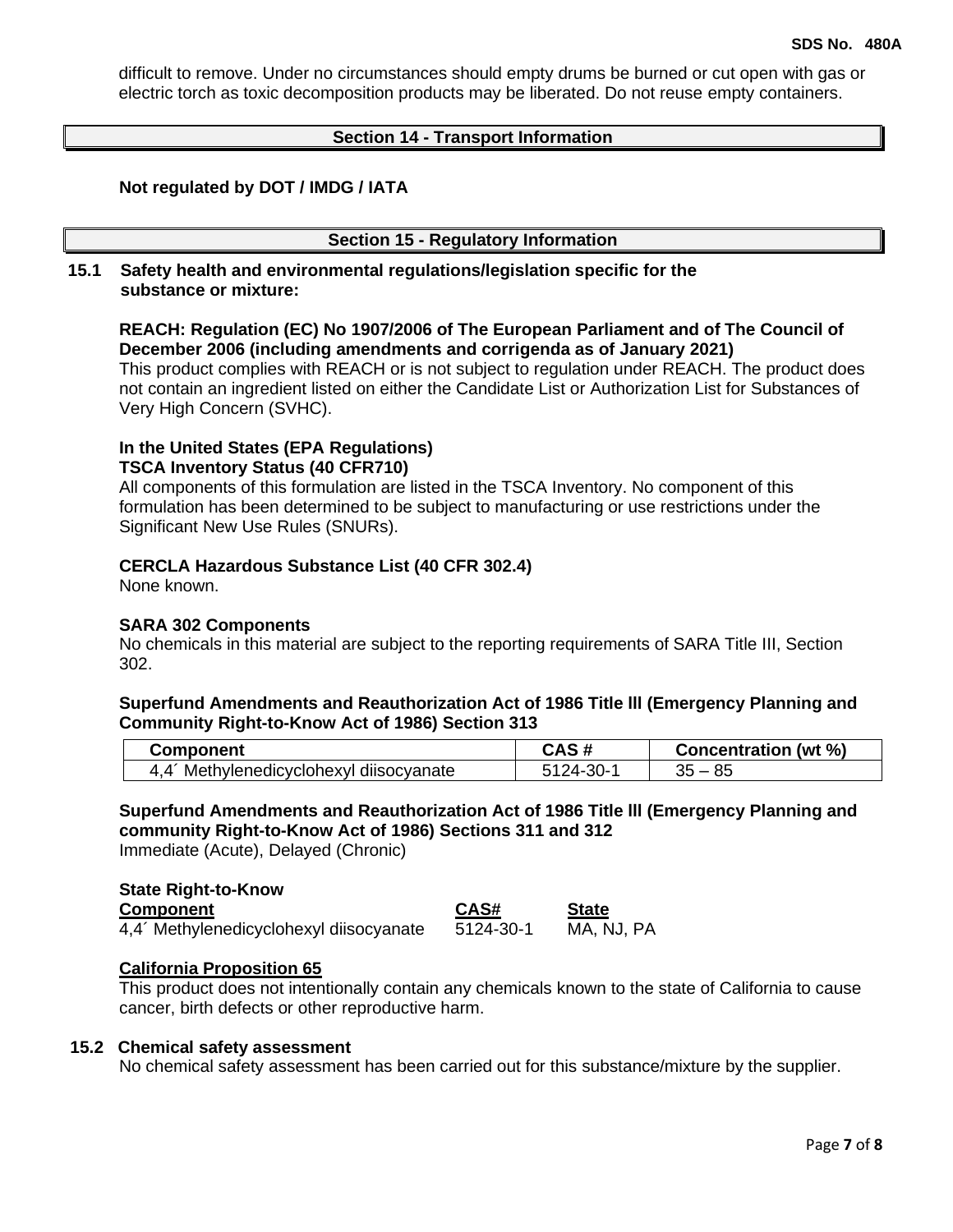#### **16 - Other Information**





## **Revision Date: June 25, 2021 Version: 2.0**

## **Abbreviations and acronyms**

ACGIH-American Conference of Governmental Industrial Hygienists; ANSI-American National Standards Institute; Canadian TDG-Canadian Transportation of Dangerous Goods; CAS-Chemical Abstract Service; Chemtrec-Chemical Transportation Emergency Center (US); CHIP-Chemical Hazard Information and Packaging; DSL-Domestic Substances List; EC-Equivalent Concentration; EH40 (UK)- HSE Guidance Note EH40 Occupational Exposure Limits; EPCRA-Emergency Planning and Community Right-To-Know Act; ESL-Effects screening levels; GHS-Globally Harmonized System of Classification and Labelling of Chemicals; HMIS-Hazardous Material Information Service; IATA-International Air Transport Association; IMDG-International Maritime Dangerous Goods Code; LC-Lethal Concentration; LD-Lethal Dose; NFPA-National Fire Protection Association; OEL-Occupational Exposure Limit; OSHA-Occupational Safety and Health Administration, US Dept. of Labor; PEL-Permissible Exposure Limit; SARA (Title III)-Superfund Amendments and Reauthorization Act; SARA 313-Superfund Amendments and Reauthorization Act, Section 313; SCBA-Self-Contained Breathing Apparatus; STEL-Short Term Exposure Limit; TCEQ-Texas Commission on Environmental Quality; TLV-Threshold Limit Value; TSCA-Toxic Substances Control Act Public Law 94-469; TWA-Time Weighted Value; US DOT-US Department of Transportation; WHMIS-Workplace Hazardous Materials Information System.

#### **Disclaimer**

The information contained in this Safety Data Sheet (SDS) is considered accurate as of the version date. However, no warranty is expressed or implied regarding the accuracy of the data. Since the use of this product is not within the control of Smooth-On Inc., it is the user's obligation to determine the suitability of the product for its intended application and assumes all risk and liability for its safe use.

This SDS is prepared to comply with the Globally Harmonized System of Classification and Labelling of Chemicals (GHS) as prescribed by the United States (US) Occupational Safety and Health Administration (OSHA) Hazard Communication Standard (29 CFR 1910.1200), the Canadian Workplace Hazardous Materials Information System (WHMIS), and European Union Regulation (EC) No 1907/2006 of the European Parliament and of the Council of 18 December 2006 (REACH).

Classifications of the chemical in accordance with 29 CFR 1910.1200, signal word, hazard and precautionary statement(s), symbol(s) and other information are based on listed concentration of each hazardous ingredient. Unlisted ingredients are not "hazardous" per the OSHA Hazard Communication Standard (29 CFR 1910.1200), WHMIS and EC No 1907/2006 and are considered trade secrets under US Federal Law (29 CFR and 40 CFR), Canadian Law (Health Canada Legislation), and European Union Directives.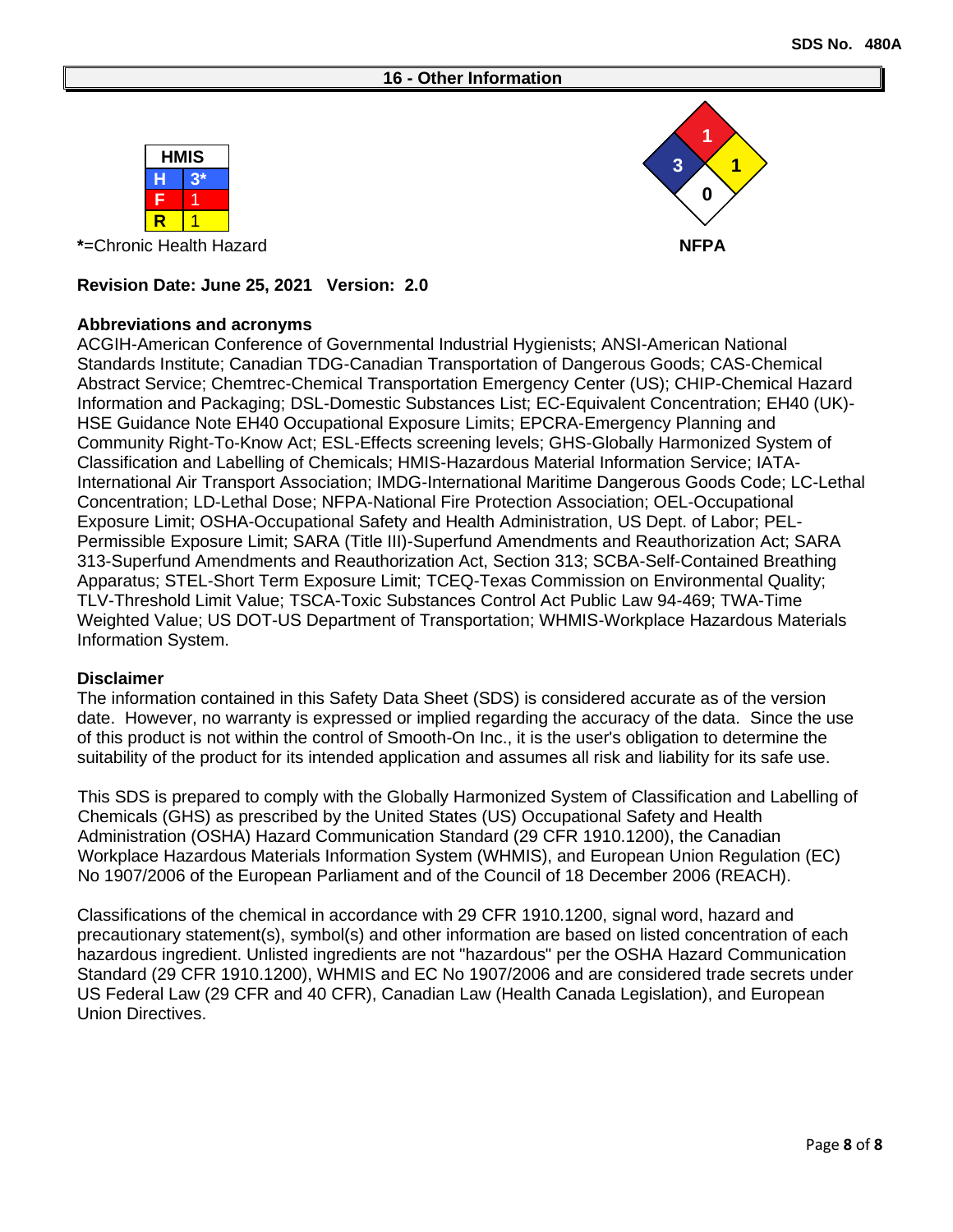

**SAFETY DATA SHEET**

Part B: Crystal Clear 222 (SDS No. 1689B)

**SDS No. 1689B** Revision Date: May 9, 2022 Version: 4.0 GHS Compliant

|     | Section 1 - Identification of the substance/mixture and of the company      |                                                                                                                       |  |  |  |  |  |
|-----|-----------------------------------------------------------------------------|-----------------------------------------------------------------------------------------------------------------------|--|--|--|--|--|
| 1.1 | <b>Product Identifier</b><br>Trade Name:                                    | Part B: Crystal Clear 222                                                                                             |  |  |  |  |  |
| 1.2 | General Use:<br><b>Restrictions on Use:</b>                                 | Relevant identified uses of the substance or mixture and uses advised against<br>Polyurethane Elastomer<br>None known |  |  |  |  |  |
| 1.3 | Details of the supplier of the safety data sheet:<br>Company:<br>Telephone: | Smooth-On, Inc.,<br>5600 Lower Macungie Rd., Macungie, PA 18062, USA<br>Phone (610) 252-5800                          |  |  |  |  |  |
|     | E-mail address:                                                             | Visit our website at www.smooth-on.com or email<br>www.sds@smooth-on.com                                              |  |  |  |  |  |
| 1.4 | <b>Emergency Contact:</b>                                                   | Chem-Tel<br>Domestic: 800-255-3924<br>International: 813-248-0585                                                     |  |  |  |  |  |

**Section 2 – Hazard(s) Identification**

## **2.1 Classification of the substance or mixture:**

## **GHS Classification in accordance with 29 CFR 1910.1200 (OSHA HCS)**

**H317** Skin Sensitization – Category 1A

For the full text of the H-Statements mentioned in this Section, see Section 16

## **2.2 GHS Label elements, including precautionary statements**



#### **Health Hazards**

H317 May cause an allergic skin reaction.

## **General Precautions**

- P101 If medical advice is needed, have product container or label at hand.
- P102 Keep out of reach of children.
- P103 Read label before use.

## **Prevention Precautions**

- P261 Avoid breathing dust/fume/gas/mist/vapors/spray.
- P272 Contaminated work clothing should not be allowed out of the workplace.
- P273 Avoid release to the environment.
- P280 Wear protective gloves/protective clothing/eye protection/face protection.

#### **Response Precautions**

P302 + P352 IF ON SKIN: Wash with plenty of soap and water.

P333 + P313 If skin irritation or rash occurs: Get medical advice/attention.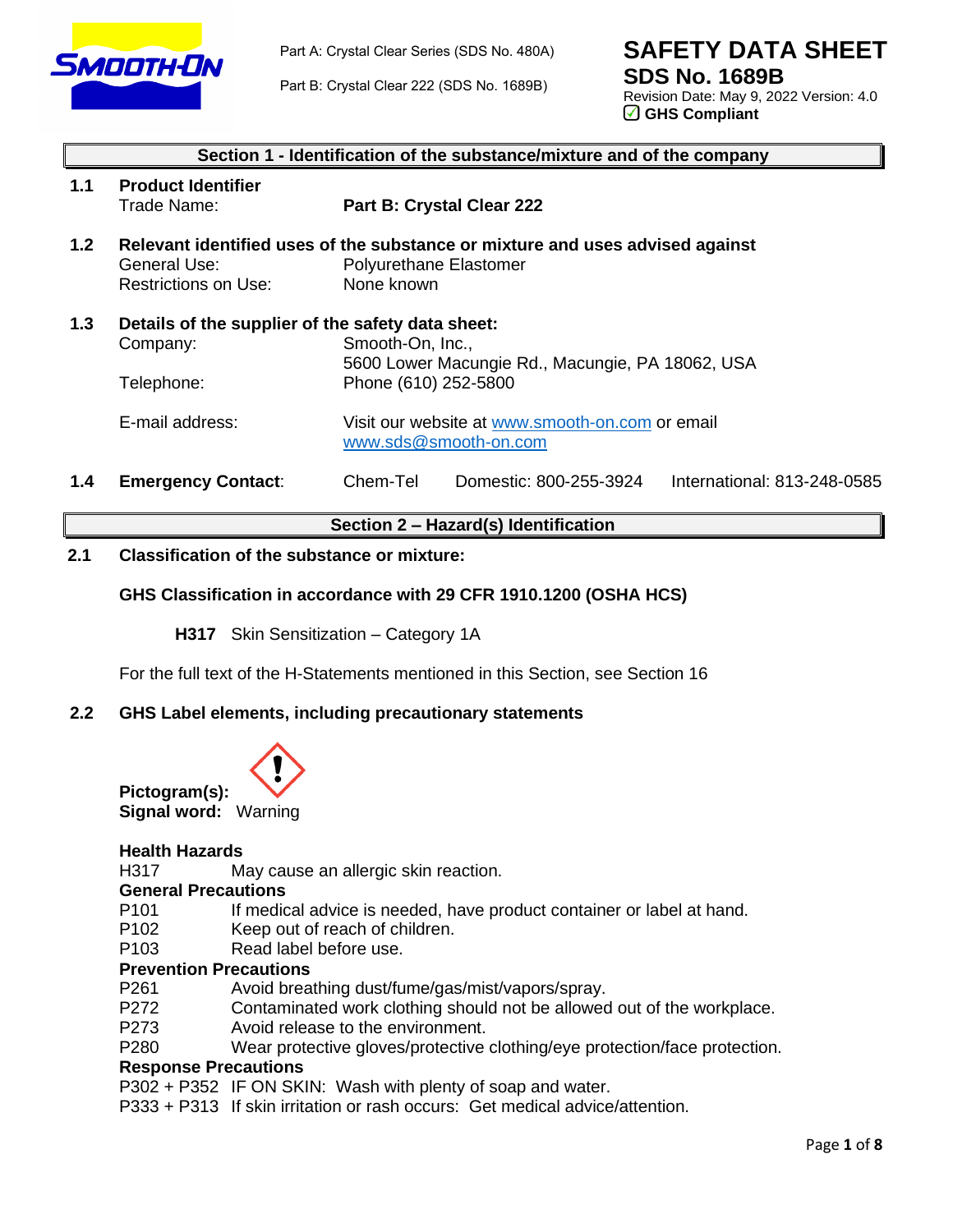## **Disposal Precautions**

P501 Dispose of contents/container according to local, state and federal laws.

## **2.3 Hazards not otherwise classified (HNOC) or not covered by GHS** – none known

#### **Section 3 - Composition / Information on Ingredients**

#### **3.1 Substances/Mixtures**

| <b>Chemical name</b>                           |            | <b>Classification</b> | <b>Concentration</b><br>(% w/w) |  |  |
|------------------------------------------------|------------|-----------------------|---------------------------------|--|--|
| bis(1,2,2,6,6-pentamethyl-4-piperidyl)sebacate |            |                       |                                 |  |  |
| CAS, No.                                       | 41556-26-7 | Skin Sens. 1A; H317   | $0.5 - 1.0$                     |  |  |

For the full text of the H-Statements mentioned in this Section, see Section 16.

#### **Section 4 - First Aid Measures**

#### **4.1 Description of first aid measures Inhalation**

Remove source(s) of contamination and move victim to fresh air. If breathing has stopped, give artificial respiration, then oxygen if needed. Contact physician immediately.

## **Eye Contact**

Flush eyes with plenty of water. If irritation persists, seek medical attention.

#### **Skin Contact**

In case of skin contact, wash thoroughly with soap and water.

#### **Ingestion**

Do not induce vomiting unless instructed by a physician. Never give anything by mouth to an unconscious person.

- **4.2 Most important symptoms and effects, both acute and delayed** None known.
- **4.3 Indication of any immediate medical attention and specific treatment needed.** None Known.

|  |  |  |  | <b>Section 5 - Fire-Fighting Measures</b> |
|--|--|--|--|-------------------------------------------|
|--|--|--|--|-------------------------------------------|

## **5.1 Extinguishing Media** Water Fog, Dry Chemical, and Carbon Dioxide Foam

**5.2 Special hazards arising from the substance or mixture** None known.

## **5.3 Advice for firefighters**

Use water spray to cool fire-exposed surfaces and to protect personnel. Shut off "fuel" to fire. If a leak or spill has not ignited, use water spray to disperse the vapors. Either allow fire to burn under controlled conditions or extinguish with foam or dry chemical. Try to cover liquid spills with foam. Because fire may produce toxic thermal decomposition products, wear a self-contained breathing apparatus (SCBA) with a full-face piece operated in pressure demand or positive-pressure mode.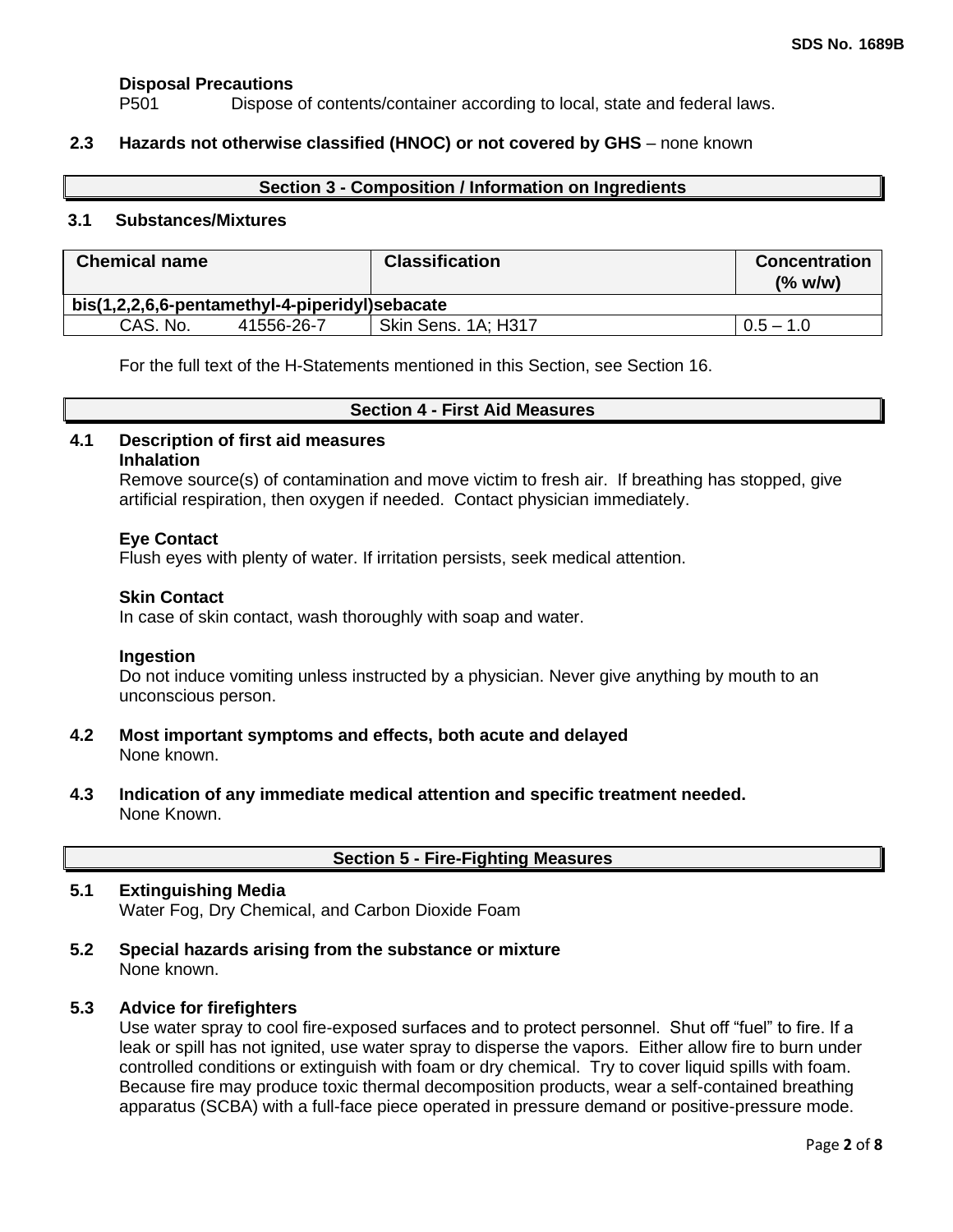## **Section 6 - Accidental Release Measures**

## **6.1 Personal precautions, protective equipment and emergency procedures**

Only properly protected personnel should remain in the spill area; dike and contain spill. Stop or reduce discharge if it can be done safely**.**

#### **6.2 Environmental precautions**

Stop spill/release if it can be done safely. Prevent spilled material from entering sewers, storm drains or unauthorized drainage systems and natural waterways by using sand, earth, or other appropriate barriers.No special environmental precautions required.

#### **6.3 Methods and material for containment and cleaning up**

Put on appropriate protective gear including NIOSH/MSHA approved self-contained breathing apparatus, rubber boots and heavy rubber gloves. Dike and contain spill; absorb or scrape up excess into suitable container for disposal; wash area with dilute ammonia solution. Stop or reduce discharge if it can be done safely**.** Follow applicable OSHA regulations (29 CFR 1910.120) for disposal.

#### **6.4 Reference to other sections**

See Section 3 for list of Hazardous Ingredients; Sections 8 for Exposure Controls; and Section 13 for Disposal.

## **Section 7 - Handling and Storage**

## **7.1 Precautions for safe handling**

Use good general housekeeping procedures. Wash hands after use. Do not get in eyes, on skin or on clothing. Do not breathe vapors or mists. Use good personal hygiene practices.

## **7.2 Conditions for safe storage, including any incompatibilities**

Keep container(s) tightly closed and properly labeled. Store in cool, dry, well ventilated place away from heat, direct sunlight, strong oxidizers and any incompatibles. Store in approved containers and protect against physical damage. Keep containers securely sealed when not in use. Indoor storage should meet local standards and appropriate fire codes. Containers that have been opened must be carefully resealed to prevent leakage. Empty containers retain residue and may be dangerous. Avoid water contamination.

#### **7.3 Specific end use(s)**

These precautions are for room temperature handling. Other uses including elevated temperatures or aerosol/spray applications may require added precautions.

## **Section 8 - Exposure Controls / Personal Protection**

#### **8.1 Control parameters** None defined

## **8.2 Exposure controls**

**Respiratory Protection**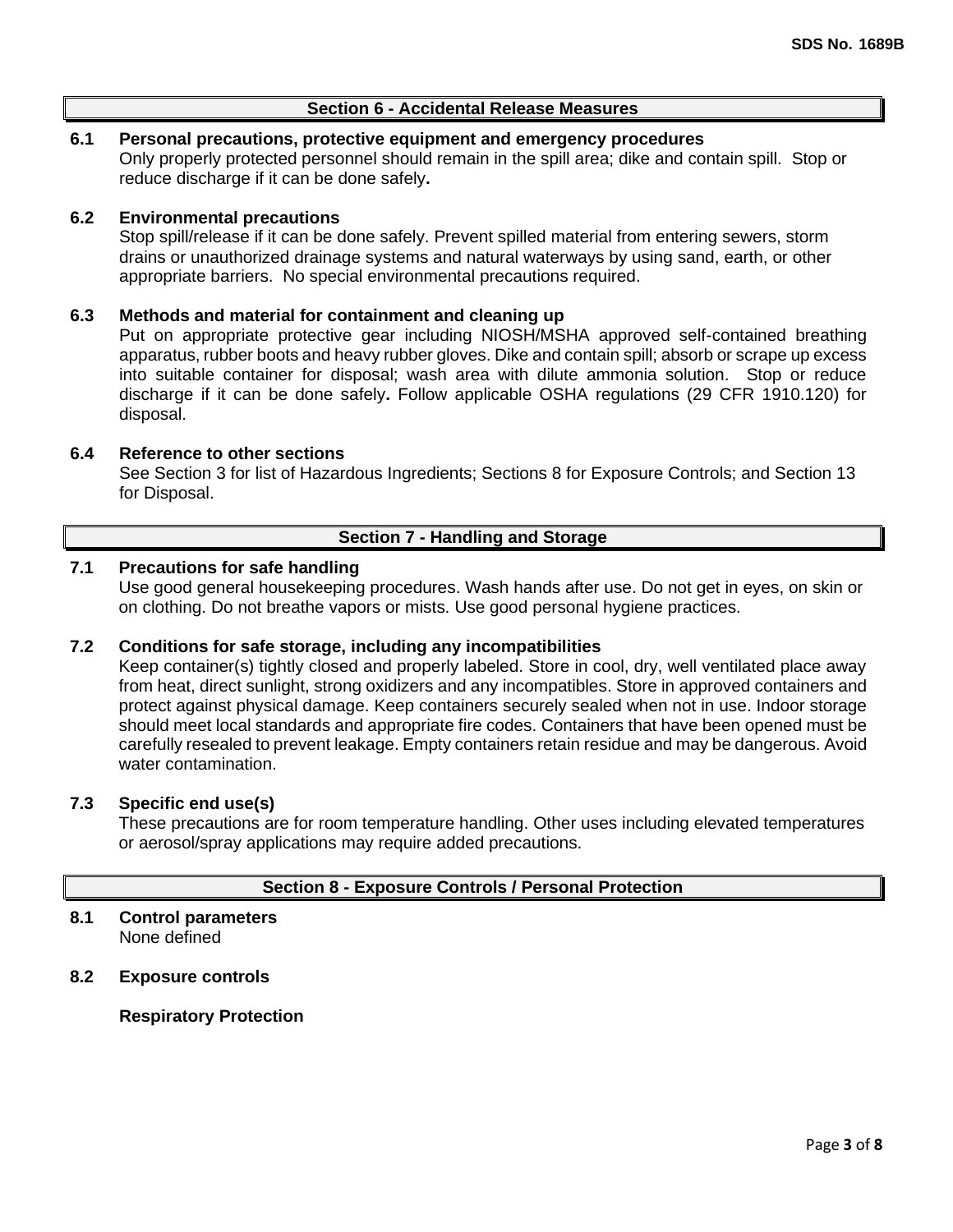Respiratory protection is not normally required when using this product with adequate local exhaust ventilation. Where risk assessment shows air-purifying respirators are appropriate, follow OSHA respirator regulations 29 CFR 1910.134 and European Standards EN 141, 143 and 371; wear an MSHA/NIOSH or European Standards EN 141, 143 and 371 approved respirators equipped with appropriate filter cartridges as a backup to engineering controls.

#### **Hand Protection**

Wear any liquid-tight gloves such as butyl rubber, neoprene or PVC.

#### **Eye Protection**

Safety glasses with side shields per OSHA eye- and face-protection regulations 29 CFR 1910.133 and European Standard EN166. Contact lenses are not eye protective devices. Appropriate eye protection must be worn instead of, or in conjunction with contact lenses.

#### **Other Protective Clothing/Equipment**

Additional protective clothing or equipment is not normally required. Provide eye bath and safety shower.

#### **Comments**

Never eat, drink, or smoke in work areas. Practice good personal hygiene after using this material, especially before eating, drinking, smoking, using the toilet, or applying cosmetics. Wash thoroughly after handling.

## **Section 9 - Physical and Chemical Properties**

## **9.1 Information on basic physical and chemical properties:**

| Appearance:                      | Liquid           | Vapor pressure:              | No data          |
|----------------------------------|------------------|------------------------------|------------------|
| Odor:                            | Mild             | Vapor density (Air=1):       | >1               |
| Odor threshold:                  | No data          | <b>Relative density:</b>     | No data          |
| pH:                              | No data          | Solubility:                  |                  |
|                                  |                  | <b>Partition coefficient</b> |                  |
| <b>Melting / freezing point:</b> | No data          | (n-octanol/water):           | No data          |
|                                  |                  | <b>Auto-ignition</b>         |                  |
| Low / high boiling point:        | No data          | temperature:                 | No data          |
|                                  |                  | <b>Decomposition</b>         |                  |
| <b>Flash Point:</b>              | $>300^{\circ}$ F | temperature:                 | No data          |
| <b>Evaporation rate:</b>         | No data          | <b>Viscosity:</b>            | $250 - 1000$ cPs |
| Flammability (solid, gas):       | No data          | <b>Explosive properties:</b> | No data          |
| <b>Upper/lower flammability</b>  |                  | <b>Specific Gravity</b>      |                  |
| or explosive limits:             | No data          | $(H2O=1, at 4 °C):$          | $1.0 - 1.2$      |

## **Section 10 - Stability and Reactivity**

## **10.1 Reactivity**

No hazardous reactions if stored and handled as prescribed/indicated., No corrosive effect on metal. Not fire propagating.

## **10.2 Chemical stability**

These products are stable at room temperature in closed containers under normal storage and handling conditions.

## **10.3 Possibility of hazardous reactions**

Hazardous polymerization cannot occur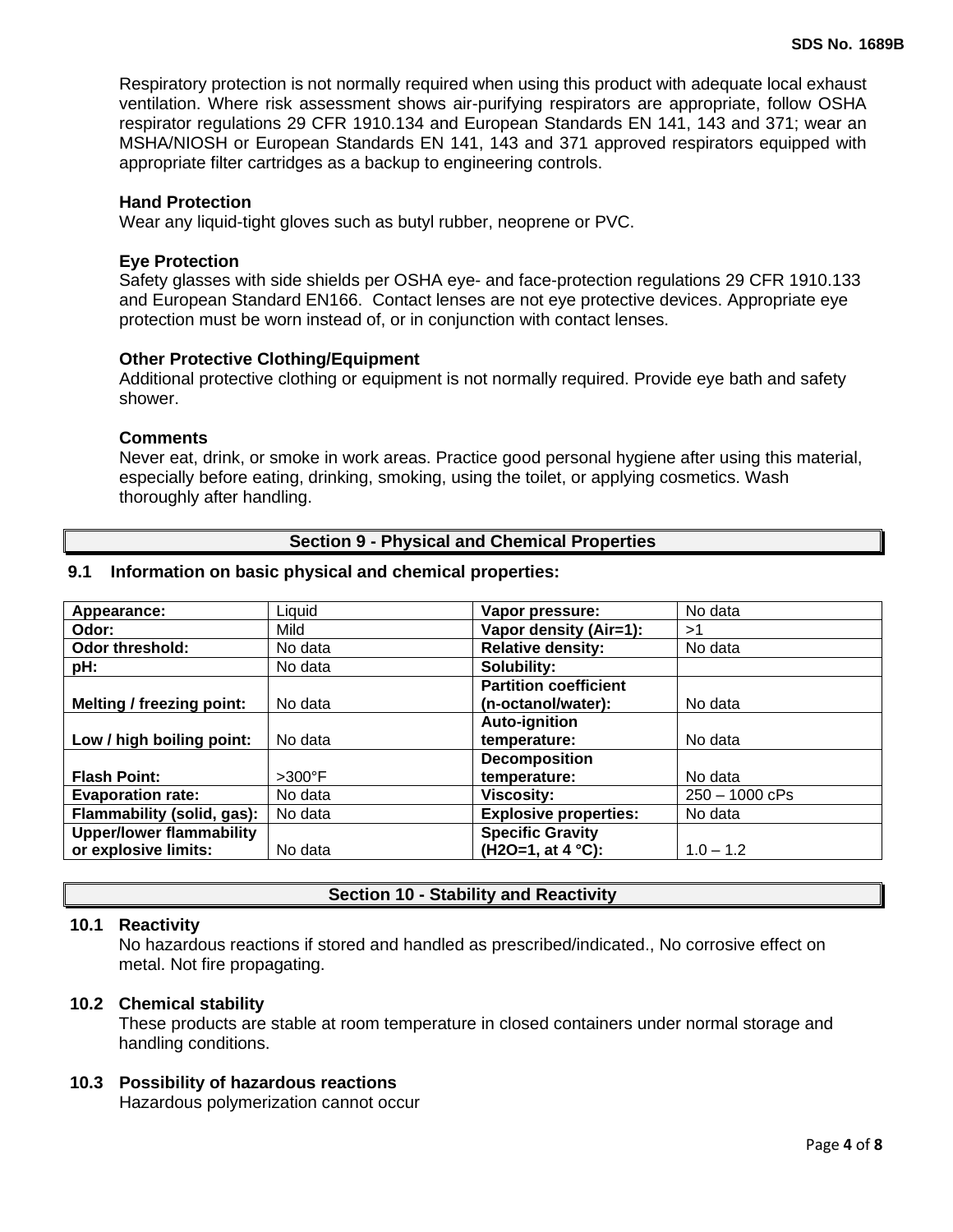#### **10.4 Conditions to avoid** None known

#### **10.5 Incompatible materials** Strong bases and acids

## **10.6 Hazardous decomposition products**

Thermal oxidative decomposition can produce carbon oxides, gasses/vapors, and traces of incompletely burned carbon compounds.

## **Section 11- Toxicological Information**

## **11.1 Information on toxicological effects**

**Acute Toxicity** No data available

**Oral** No data available

**Inhalation** No data available

**Dermal** No data available

## **Skin Corrosion/Irritation**

No data available

## **Serious Eye Damage/Irritation**

No data available

## **Respiratory/Skin Sensitization**

No data available

## **Germ Cell Mutagenicity**

No data available

## **Carcinogenicity**

No component of these products present at levels greater than or equal to 0.1% is identified as a carcinogen or potential carcinogen by IARC, ACGIH or NTP.

## **Reproductive Toxicity**

No data available

## **Specific Target Organ Toxicity – Single Exposure** No data available

**Specific Target Organ Toxicity – Repeated Exposure** No data available

## **Aspiration Hazard**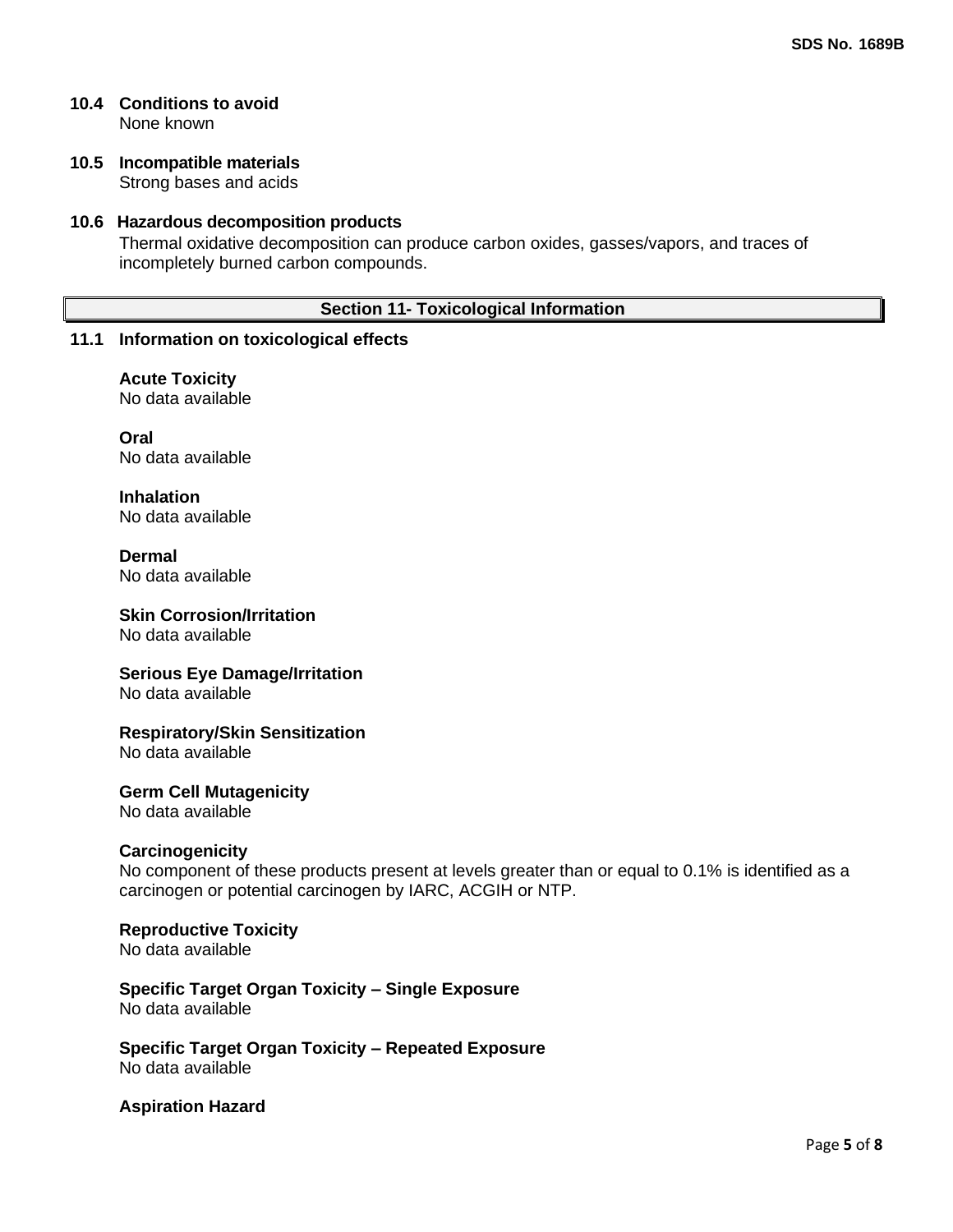No data available

#### **Potential Health Effects – Miscellaneous**

No data available

#### **12.1 Toxicity**

No data available

**12.2 Persistence and Degradability** No data available

## **12.3 Bioaccumulative Potential**

Accumulation in organisms is not to be expected.

## **12.4 Mobility in Soil**

No data available

**12.5 Results of PBT and vPvB assessment** No data available

## **12.6 Other Adverse Effects**

No data available

#### **Section 13 - Disposal Considerations**

## **13.1 Waste treatment methods**

Under Resource Conservation and Recovery Act (RCRA) it is the responsibility of the user of the product to determine at the time of disposal whether the product meets RCRA criteria for hazardous waste as defined in 40 CFR Part 261. Waste management should be in full compliance with federal, state and local laws. Empty containers retain product residue which may exhibit hazards of material, therefore to not pressurize, cut, glaze, weld or use for any other purposes. Return drums to reclamation centers for proper cleaning and reuse.

## **Section 14 - Transport Information**

## **Not regulated by DOT, IATA or IMDG**

- **14.1 UN number:** none
- **14.2 UN proper shipping name:** none
- **14.3 Transport hazard class(es):** not applicable
- **14.4 Packing group:** not applicable
- **14.5 Environmental hazards:** none known
- **14.6 Special precautions for user:** none known
- **14.7 Transport in bulk according to Annex II of MARPOL73/78 and the IBC Code:** not applicable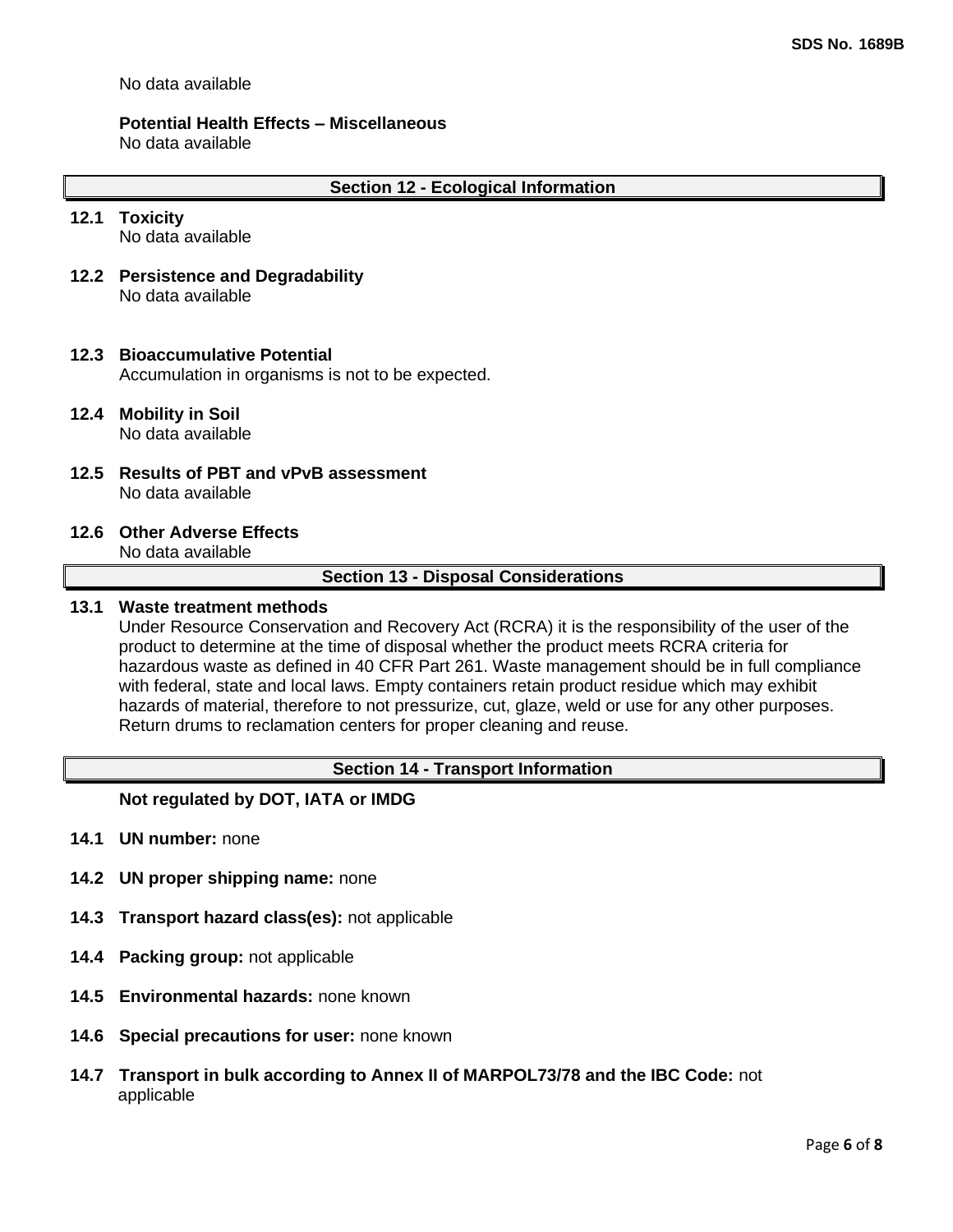## **Section 15 - Regulatory Information**

## **15.1 Safety health and environmental regulations/legislation specific for the substance or mixture:**

**REACH: Regulation (EC) No 1907/2006 of The European Parliament and of The Council of December 2006 (including amendments and corrigenda as of 17 February 2016)** This product complies with REACH or is not subject to regulation under REACH. The product does not contain an ingredient listed on either the Candidate List or Authorization List for Substances of Very High Concern (SVHC).

## **In the United States (EPA Regulations)**

#### **TSCA Inventory Status (40 CFR710)**

All components of this formulation are listed in the TSCA Inventory. No component of this formulation has been determined to be subject to manufacturing or use restrictions under the Significant New Use Rules (SNURs).

#### **SARA 302 Components**

No chemicals in this material are subject to the reporting requirements of SARA Title III, Section 302.

#### **SARA 313 Components**

No chemicals in this material are subject to the reporting requirements of SARA Title III, Section 313.

#### **SARA 311/312 Hazards**

May cause an allergic skin reaction, Very toxic to aquatic life, Toxic to aquatic life with long lasting effects.

#### **California Proposition 65**

This product does not intentionally contain any chemicals known to the state of California to cause cancer, birth defects or other reproductive harm.

#### **15.2 Chemical safety assessment**

No chemical safety assessment has been carried out for this substance/mixture by the supplier.



#### **Revision Date: May 9, 2022 Version: 4.0**

H317 May cause an allergic skin reaction.